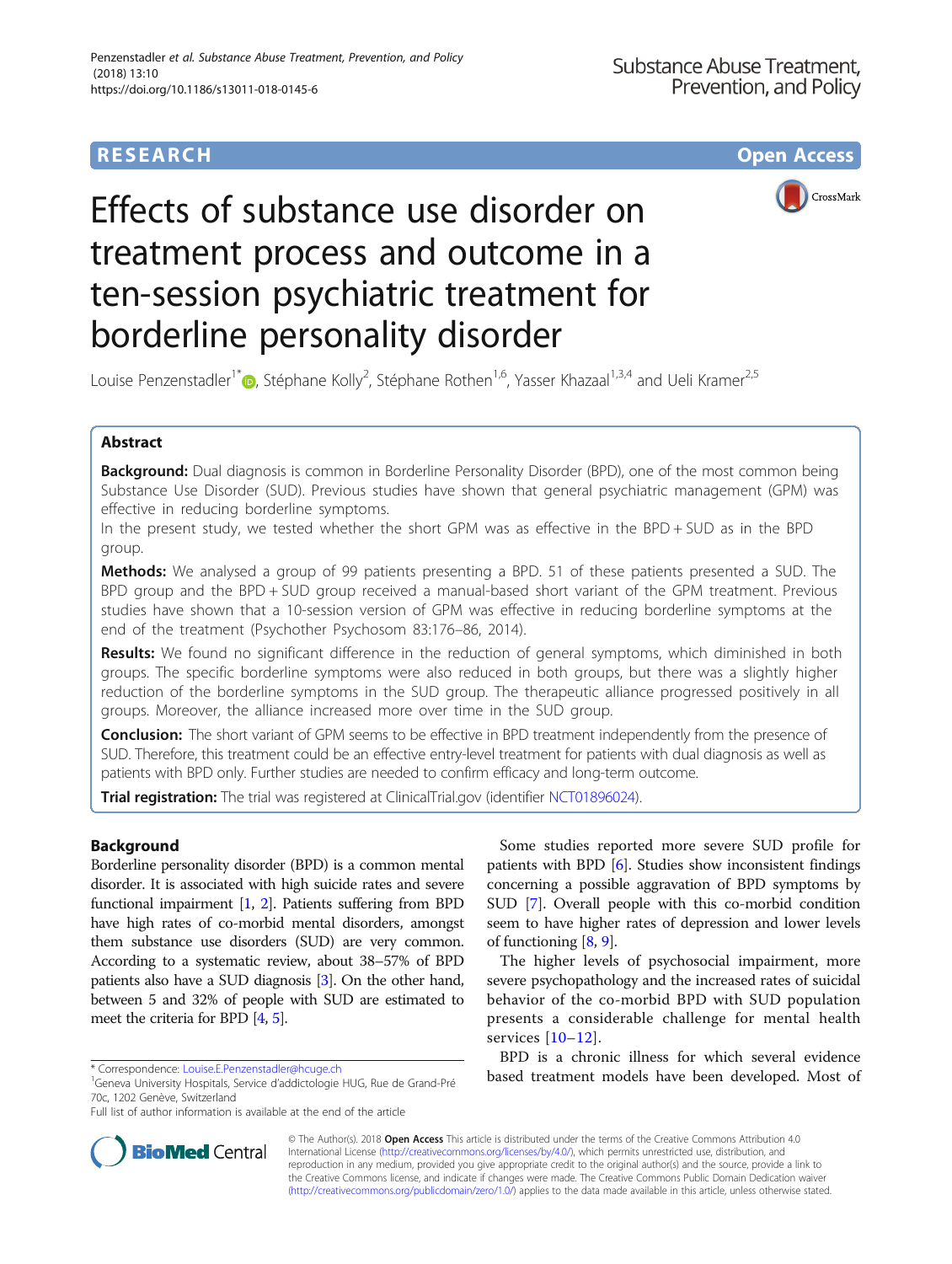these are long term very specialized and costly treat-ments which limits treatment accessibility [[13](#page-9-0)-[15\]](#page-9-0).

Only few randomized trials with small study populations assessed treatment programs in co-morbid patients [[7](#page-8-0), [16](#page-9-0)].

Treatment retention is an issue for some patients pre-senting a SUD, some analysis show earlier drop-out [\[17](#page-9-0), [18](#page-9-0)] and some do not [[19,](#page-9-0) [20](#page-9-0)]. Especially women drop out more likely when presenting higher levels of psychiatric symptoms [[21\]](#page-9-0). In order to offer full treatment cycles to difficult to engage patients, shorter treatment packages could be helpful.

As for other psychiatric disorders short-term treatment models [\[22,](#page-9-0) [23\]](#page-9-0) allow more patients to benefit from therapy and to make better use of limited resources. An effective treatment for BPD is the general psychiatric management (GPM) developed by Gunderson [\[24\]](#page-9-0). Generalist mental health clinicians can deliver this treatment after a short introductory course. It focuses on psycho-education, informed management of medication and co-morbid disorders. The aim is to improve the patient's functionality and quality of life. Various studies reported that the model or versions of it are effective for BPD [[25](#page-9-0), [26](#page-9-0)] but so far no studies have specifically examined its effect when treating a BPD population with substance use disorder in a shortterm time frame. This is the objective of the present study.

Short-term treatments are interesting for patients with SUD as these patients are generally more difficult to engage in long-term psychotherapy treatments due to the chronic and relapsing nature of SUD [[27,](#page-9-0) [28\]](#page-9-0).

Paris [[29\]](#page-9-0) and Chanen and Thompson [\[30\]](#page-9-0) suggest a stepped-care model in which different evidence-based treatment models for BPD by stepwise progression for different clinical phases  $[31]$  $[31]$ . According to this model, short-term treatment are useful and cost-effective first steps strategies to help BPD patients manage their symptoms in order to improve their functionality [[31\]](#page-9-0). When they are more organized and can enter more in depth psychological treatment, they can be referred to specialists for psychotherapy. This approach is of high interest for patients with SUD as the mental health practitioner for SUD can easily apply psychiatric interventions without having to address the patient to a BPD specialized therapist. Often patients with SUD are not stable enough to regularly attend fixed group meetings like for DBT and are therefore often excluded from such programs. A study by Black shows that patients with higher baseline severity showed greater improvement after short-term treatment [\[32\]](#page-9-0). As mentioned above the cost-effectiveness of GPM is an important advantage over long-term treatments by specialized practitioners. The shorter GPM consists of weekly sessions which requires less intensive training. The ability of this model to address more patients with a proven effective treatment can therefore reduce direct and indirect costs caused by BPD [[33](#page-9-0)]. Direct costs are

due to hospital admissions, emergency room visits and primary care visits and indirect costs are those caused by other medical and social problems related to lower income, marriages and child-rearing difficulties [\[34,](#page-9-0) [35\]](#page-9-0).

In spite of such promising rationale for the use of GPM with people with co-morbid BPD and SUD, we expect a negative impact of the co-morbidity on the GPM treatment outcomes given the increased severity associated with this co-morbidity in comparison to BPD alone [[10](#page-9-0)–[12](#page-9-0)]. The fact that these patients often show a higher symptom level [[36\]](#page-9-0) and more psychiatric comorbidities is usually associated with the conclusion that they would show worse outcome in any treatment. The higher risk of treatment drop-out due to active substance use and a possibly less strong therapeutic alliance could be a reason for this negative outcome.

On the other hand, treating patients with GPM could actually make patients with BPD and SUD feel better understood as this treatment focuses more largely on their problems and does not focus solely on SUD and associated symptoms. This might help therapists adapt better to the patients' needs and could actually improve the therapeutic alliance. Also, SUD does not always negatively influence therapeutic alliance [[37\]](#page-9-0). The.

To our knowledge no short-term program has been studied for patients with co-morbid BPD and SUD.

#### Aims of the study

The aim of the study at hand is to compare the impact of a 10-session version of a GPM treatment [[24,](#page-9-0) [38](#page-9-0)] on patients with BPD and patients with BPD and a co-morbid SUD concerning treatment process and outcome.

#### Hypotheses

- 1) We assume that the presence of a co-morbid substance use disorder diminishes the symptom change found over ten sessions of psychiatric treatment.
- 2) We assume that the presence of a co-morbid substance use disorder diminishes the quality of the therapeutic alliance over the course of the first ten sessions of therapy.

#### Methods

#### Design

In the present study we examined the role of a co-morbid substance use disorder on the process and outcome of a 10-session version of an APA-informed psychiatric treatment ("good psychiatric management"; GPM [\[24\]](#page-9-0)) for BPD.

The present study is a secondary analysis of two randomized controlled studies, both originally examining the identical research question and using identical procedures, which justifies their combination for the present study [[39](#page-9-0), [40](#page-9-0)]. Together the two studies randomized a total of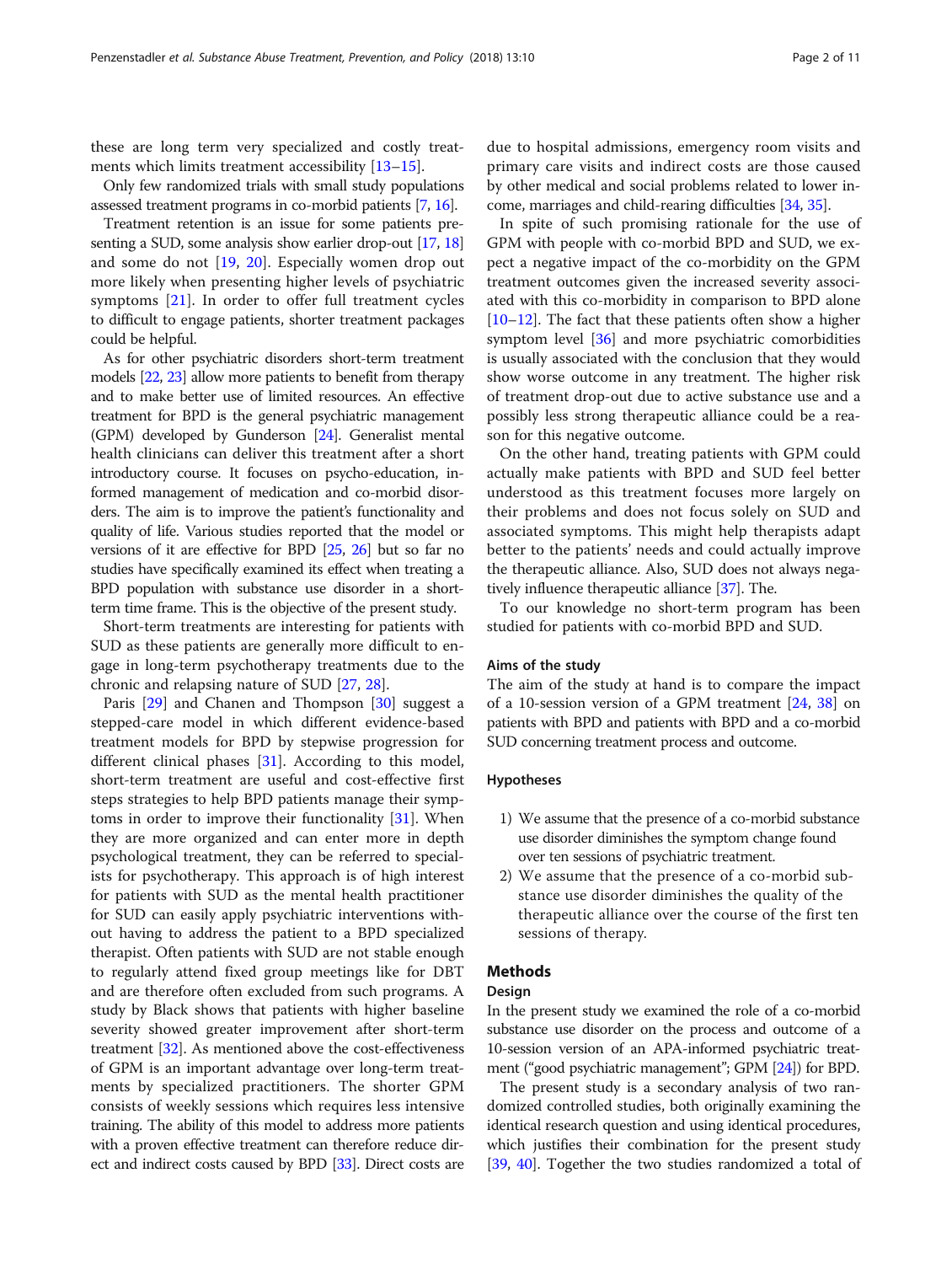114 (29 plus 85, respectively) patients with BPD to two conditions based on a 10-session treatment for BPD: a short version of the GPM in the first condition, and the same treatment augmented with the motive-oriented therapeutic relationship (MOTR) [\[41\]](#page-9-0). Adherence to GPM model was excellent for both conditions [\[42\]](#page-9-0). Kramer, Kolly et al. [\[40\]](#page-9-0) found significant symptom reduction for both conditions on all measures, between condition analyses revealed between-group effects varying between  $d = 0.06$ for specific borderline symptom and  $d = 0.64$  for general symptom outcome reduction. Adding MOTR to GPM showed a greater reduction of general problems. However no additional borderline symptom reduction was found in the MOTR group.

The reporting and discussion of missing data in this study, along with analyses of treatment drop-out, are provided in the original publications [[39,](#page-9-0) [40\]](#page-9-0).

In these former studies the impact of SUD was not specifically examined. In the present research we examine the impact of SUD on the treatment outcome.

In consideration of the lack of differences in outcome measures for GPM and GPM + MOTR in the previous studies we consider it as acceptable to combine the two groups in order to improve our sample size to maximize power. Both groups received the same GPM 10-sessions treatment.

In order to assess differences in alliance and outcomes between patients with BPD and patient with comorbid SUD, we differentiated between (a) patients with a comorbid alcohol use disorder (AUD), (b) patients with other SUD (OSUD; all drugs included), (c) patients with both AUD and OSUD, and (d) patients with no SUD comorbidity.

#### Patients

A total of  $N = 114$  patients were considered for analysis in the present sample. Because of missing diagnostic information (4 in the pilot study and 11 in the main study), 99 patients were finally included in the present analysis. All patients were treated at a French speaking outpatient university clinic. All patients presented a DSM-IV diagnosis of BPD. The ethnic composition represented the consulting psychiatric population in public European clinical services (85% Caucasian). Diagnoses were established by trained clinicians using the Structured Clinical Interview for DSM-IV Axis II Disorders [\[43\]](#page-9-0), along with the Mini Neuropsychiatric Interview for co-morbid psychiatric disorders [[44\]](#page-9-0). The reliability of the DSM-IV axis II diagnosis was satisfactory; κ = 0.81. Reliability was analyzed with independent ratings of video-taped SCID-II diagnostic interviews on a randomly chosen 10% of all patients included [[40\]](#page-9-0). The addiction diagnosis was based on chart review using DSM-IV criteria. The diagnoses were made by the psychiatrist treating

the patient. SUD diagnostic accuracy was routinely supervised by a senior psychiatrist. In total,  $n = 20$  (20%) presented a co-morbid alcohol use disorder,  $n = 10$  (10%) presented another SUD,  $n = 21$  (21%) presented alcohol and another SUD concomitantly, the remaining patients,  $n = 48$  (48%) are without any co-morbid SUD (see Table [1](#page-3-0)). The drop-out rate was 25% for patients without SUD, 40% for patients with alcohol use disorder, 0% for patients with another SUD and 24% for patients with alcohol and comorbid SUD.

#### **Therapists**

In total,  $N = 24$  therapists (13 of them treated 3 patients or less, and 11 more than 3 patients) conducted the treatments of the patients in this study. All the therapists were trained in the clinical procedures related to the psychiatric management of BPD in 10 sessions before the study began. The therapists were residents in psychiatry for an overall mean of 2.5 years (at least one year).

## **Treatment**

A short-term treatment program held in 10 sessions based on the principles of the good psychiatric management for BPD (GPM) was used in this study. The therapists conducted the treatment according to a manual focusing on GPM treatment principles: [\[1](#page-8-0)] establishment of a reliable psychiatric diagnoses, including co-morbidities and other problem areas, and communication of this information to the patient;  $\boxed{2}$  synthesis of the psychiatric anamnesis;  $\boxed{3}$  $\boxed{3}$  $\boxed{3}$ identification of the treatment focus; [[4](#page-8-0)] definition of short-term objectives and enhancement of treatment motivation; [[5\]](#page-8-0) working on treatment-interfering problems, and [\[6](#page-8-0)] formulation of attachment-based core conflictual themes. In general, the patients received one session per week; if necessary, short-term inpatient treatment and psychopharmacological treatment was added.

#### Instruments

Outcome Questionnaire – 45.2 (OQ-45), is a self-report questionnaire which assesses results from psychotherapy using 45 items. It includes a global score and three subscores: symptomatic level, interpersonal relationships and social role [\[45](#page-9-0)]. These items are rated on a Likertscale ranging between 1 (never) and 4 (always). This questionnaire is widely used and has been translated and validated in French  $[46]$  $[46]$ . This scale was given measured at intake and discharge. Cronbach's alpha at intake of the present sample was .91.

Borderline Symptom List (BSL-23), [\[47\]](#page-9-0), which is also a self-report questionnaire. This measures specific borderline symptomatology using 23 items. The specific items are measured using a Likert-type scale ranging from 0 (absent) to 4 (clearly present) and an overall mean score is retained. It is a shortened version of the BSL-95,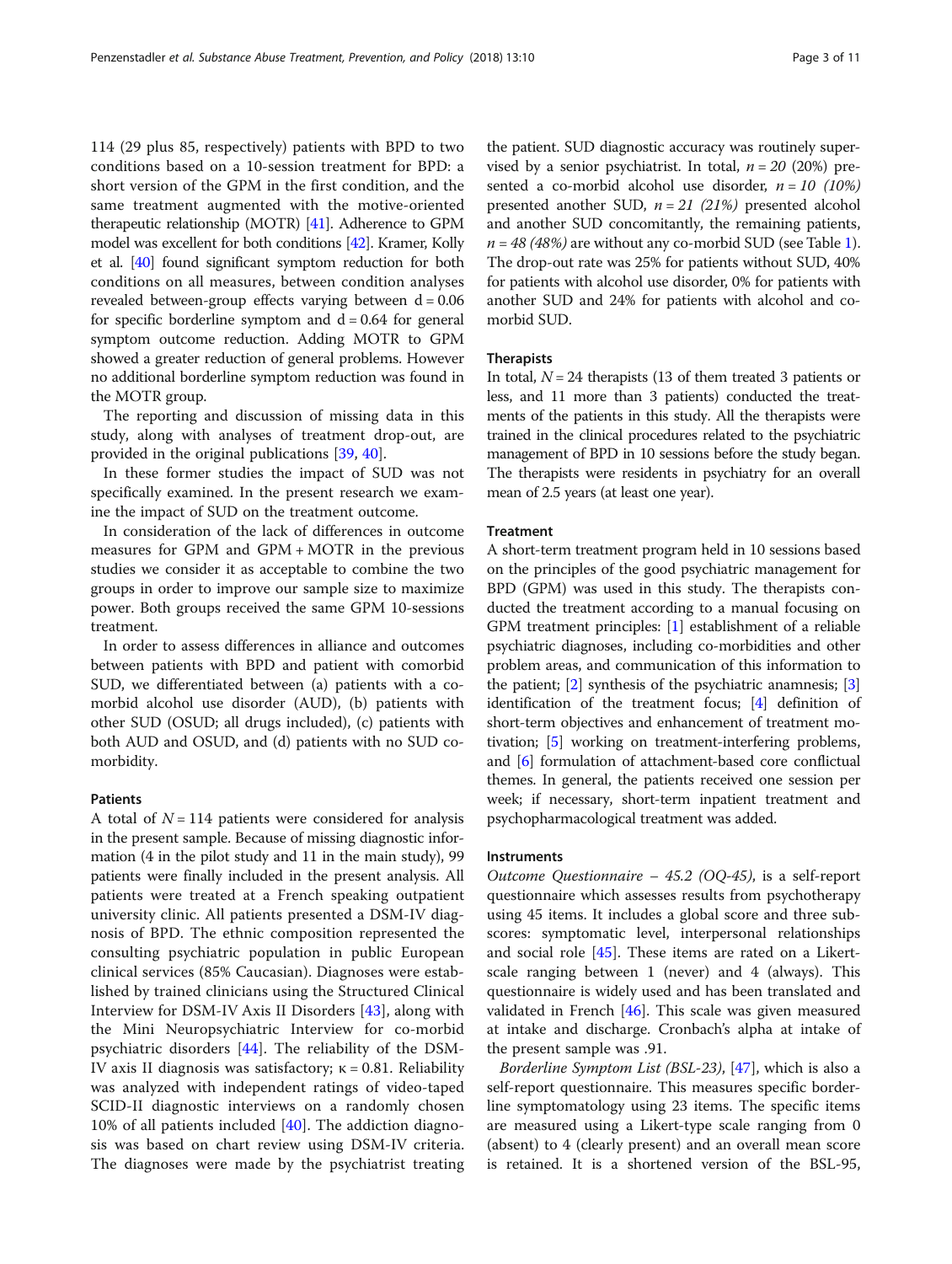<span id="page-3-0"></span>

| Table 1 Baseline characteristics  |                  |                        |                      |                    |            |                               |                      |                                |
|-----------------------------------|------------------|------------------------|----------------------|--------------------|------------|-------------------------------|----------------------|--------------------------------|
| Variables                         | Condition        |                        |                      |                    |            |                               | p value <sup>*</sup> |                                |
|                                   | None $n = 48(%)$ | Alcohol $n = 20$ $(%)$ | Other SUD $n = 10\%$ | Both $n = 21 (96)$ |            |                               |                      |                                |
| female                            | 16 (33)          | 9 (45)                 | 1(10)                | 5 (24)             |            |                               | 0.234                |                                |
| Marital status                    |                  |                        |                      |                    |            |                               | 0.396                |                                |
| Never married                     | 25 (52)          | 8 (40)                 | 3(30)                | 14(67)             |            |                               |                      |                                |
| Married                           | 13(27)           | 9 (45)                 | 4 (40)               | 4 (19)             |            |                               |                      |                                |
| Separated, divorced               | 10(21)           | 3(15)                  | 3(30)                | 3(14)              |            |                               |                      |                                |
| Employment                        |                  |                        |                      |                    |            |                               | 0.450                |                                |
| Unemployed                        | 35 (73)          | 16(80)                 | $7\ (70)$            | 17(81)             |            |                               |                      |                                |
| Protected activity                | 2(4)             | $2(10)$                | (100)                | $2(10)$            |            |                               |                      |                                |
| Part-time                         | 2(4)             | 1(5)                   | $2\ (20)$            | 1(5)               |            |                               |                      |                                |
| Full-time                         | $8(17)$          | 1(5)                   | $\circ$              | 1(5)               |            |                               |                      |                                |
| Treatment status                  |                  |                        |                      |                    |            |                               | 0.116                |                                |
| completers                        | 36 (75)          | 12(60)                 | 10(100)              | 16 (76)            |            |                               |                      |                                |
| drop-out                          | 12 (25)          | 8 (40)                 | $\circ$              | 5 (24)             |            |                               |                      |                                |
|                                   |                  |                        |                      |                    | Test value | $\overleftrightarrow{\sigma}$ | $\rho$ value         | Post-Hoc                       |
| Age <sup>a</sup> , years          |                  |                        |                      |                    |            |                               |                      |                                |
| mean                              | 32.6             | 36.8                   | 28.1                 | 29.0               | 2.562      | (3,95)                        | 0.059                |                                |
| s.d.                              | 9.7              | 11.3                   | 7.6                  | 11.8               |            |                               |                      |                                |
| Current DSM-IV diagnosesb         |                  |                        |                      |                    |            |                               |                      |                                |
| number of Axis I diagnoses (mean) | 1.40             | 0.75                   | 1.40                 | 0.95               | 13.207     | $\sim$                        | 0.004                | None vs OH <sup>c</sup>        |
| ${\rm (s.d)}$                     | 0.77             | 0.72                   | 0.97                 | 1.16               |            |                               |                      |                                |
| Presence of Axis II diagnoses     |                  |                        |                      |                    |            |                               |                      |                                |
| $\subset$                         | 22               | $\infty$               | $\circ$              | S                  |            |                               | 0.016                | None vs Other SUD <sup>d</sup> |
| $\%$                              | 46.8%            | 40.0%                  | 0.0%                 | 23.8%              |            |                               |                      |                                |
| Education <sup>9</sup> , years    |                  |                        |                      |                    |            |                               |                      |                                |
| mean                              | 11.74            | 10.65                  | 10.70                | $11.14$            | 2.235      | (3,94)                        | 0.089                |                                |
| s.d.                              | 1.84             | 1.39                   | 1.95                 | 2.01               |            |                               |                      |                                |
| $OQ-45^a$                         |                  |                        |                      |                    |            |                               |                      |                                |
| mean                              | 92.19            | 92.95                  | 102.00               | 101.00             | 1.101      | (3,95)                        | 0.390                |                                |
| s.d.                              | 24.15            | 18.71                  | 32.38                | 22.08              |            |                               |                      |                                |
| <b>BSL<sup>a</sup></b>            |                  |                        |                      |                    |            |                               |                      |                                |
| mean                              | 1.80             | 1.80                   | 1.65                 | 1.94               | 0.132      | (3,58)                        | 0.941                |                                |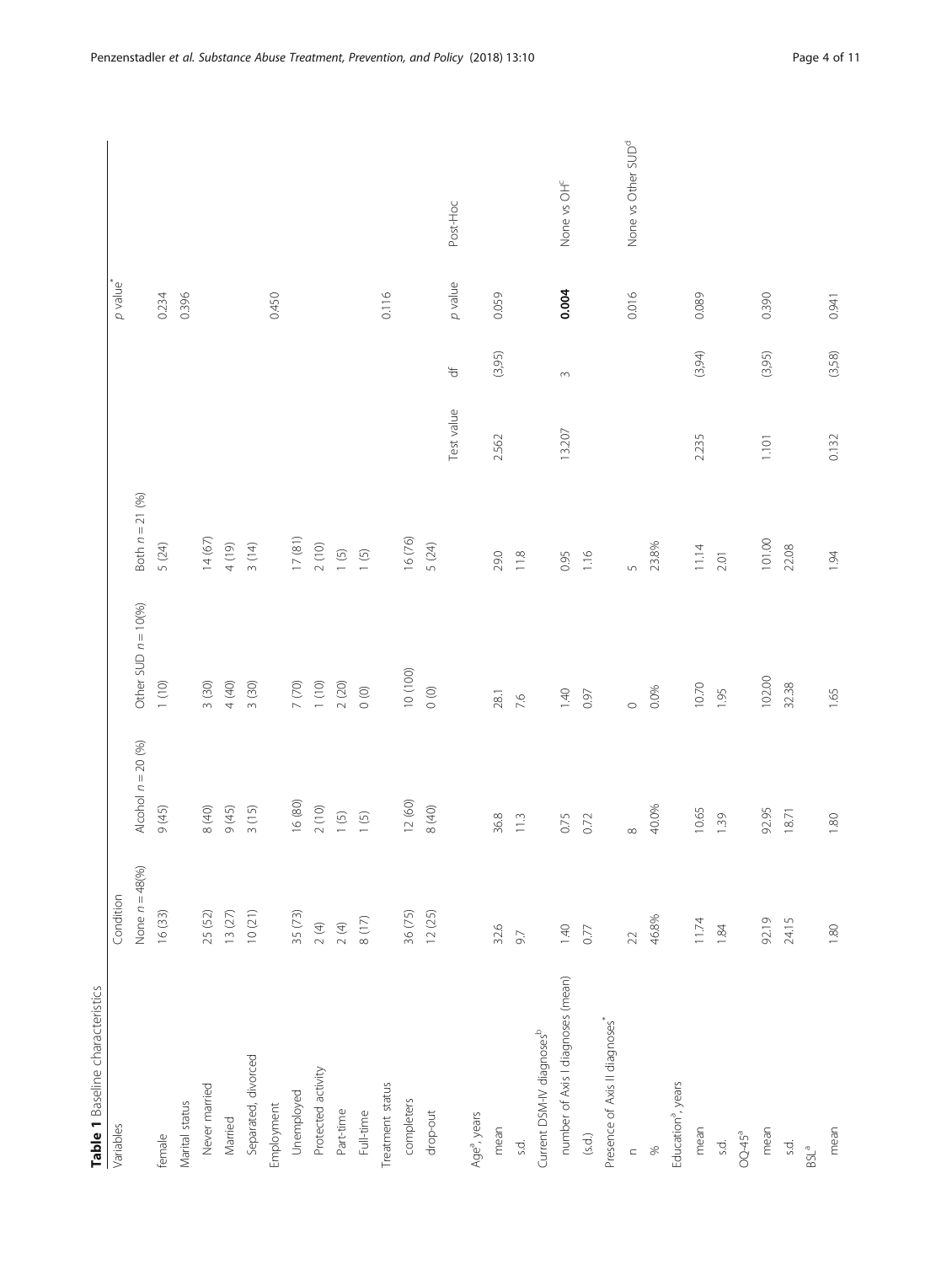| Table 1 Baseline characteristics (Continued)                                  |                |               |                 |              |       |        |       |
|-------------------------------------------------------------------------------|----------------|---------------|-----------------|--------------|-------|--------|-------|
| s.d                                                                           | 0.91           | $\frac{1}{1}$ | $\frac{13}{1}$  | 0.79         |       |        |       |
| GAF <sup>a</sup>                                                              |                |               |                 |              |       |        |       |
| mean                                                                          | 63.02          | 61.25<br>9.44 | 62              | 59.095       | 0.955 | (3,95) | 0.417 |
| s.d                                                                           | 8.55           |               | 9.19            | 9.42         |       |        |       |
| Number of BPD symptoms <sup>a</sup>                                           |                |               |                 |              |       |        |       |
| mean                                                                          | 6.35           | 6.85          | 6.80            | 7.00<br>1.30 | 1.360 | (3,95) | 0.260 |
| s.d.                                                                          | $\overline{4}$ | 1.35          | $\overline{40}$ |              |       |        |       |
| $WAA$ <sup>a</sup>                                                            |                |               |                 |              |       |        |       |
| mean                                                                          | 57.22          | 52.77         | 57.36           | 60.96        | 0.974 | (3,78) | 0.409 |
| s.                                                                            | 11.70          | 18.00         | 12.49           | 15.09        |       |        |       |
| Values are expressed as numbers (with percentages in parentheses) or as means |                |               |                 |              |       |        |       |

Values are expressed as numbers (with percentages in parentheses) or as means

Values are expressed as numbers (with percentages in parentheses) or as means<br>OQ-45 Outcome Questionnaire – 45.2, *BSL* Borderline Symptom List, *GAF* Global Assessment of Functioning, *BPD* Borderline Personality Disorder OQ-45 Outcome Questionnaire – 45.2, BSL Borderline Symptom List, GAF Global Assessment of Functioning, BPD Borderline Personality Disorder, WAI Working Alliance Inventory

\*Fisher's exact test

aOne-way ANOVA

bKruskal-Wallis rank sum test

cSignificant results from post-hoc test: Mann–Whitney-Wilcoxon test, significant threshold set at 0.05/6 = 0.0083

 $^{\sf d}$ Significant results from post-hoc test: Fisher's exact test, significant threshold set at 0.05/6 = 0.0083 Significant p-values are in bold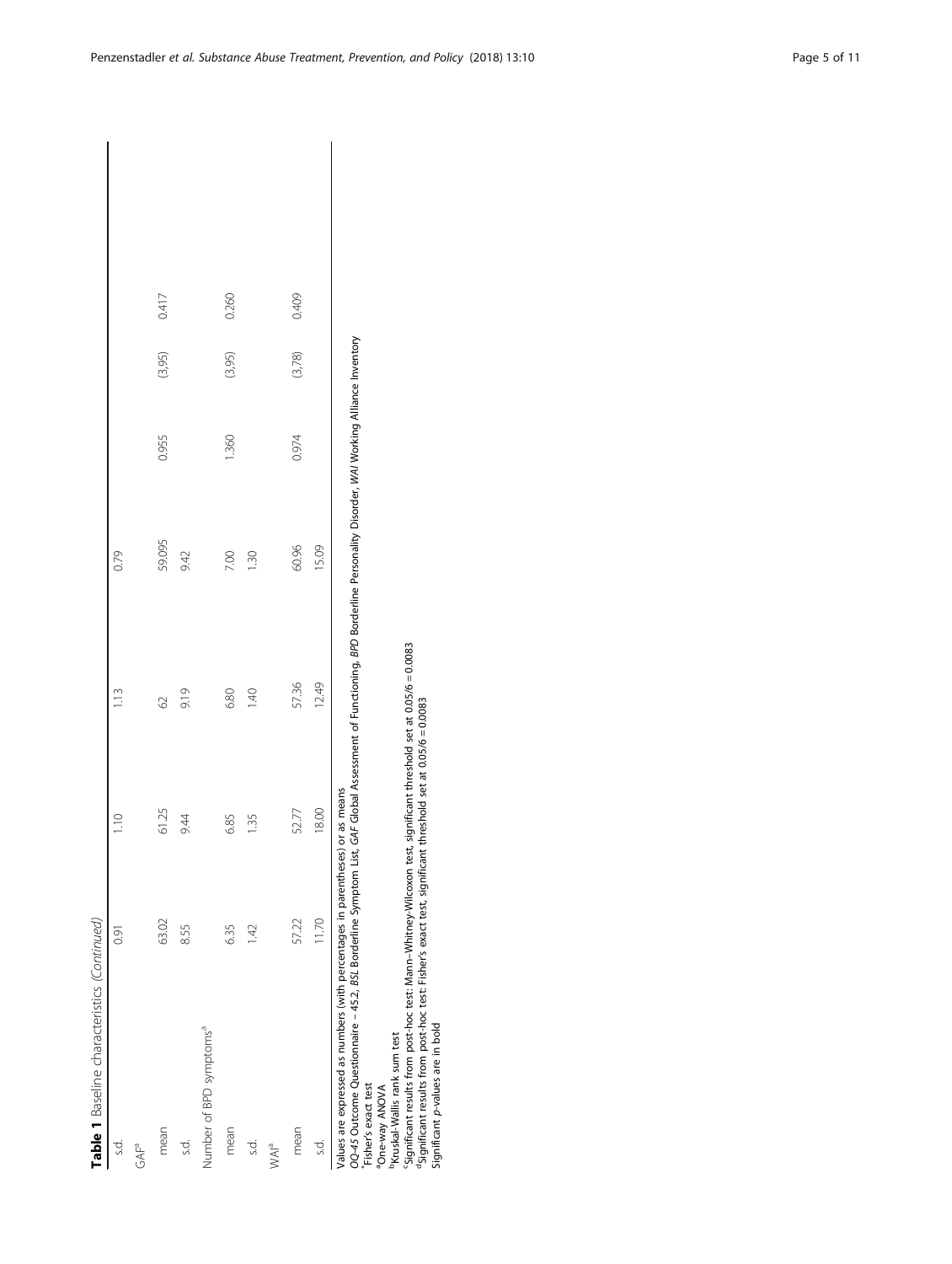which reportedly has very good psychometric properties. Similar results were found for the short version. The present study used the French translation approved by the authors. Cronbach's alpha for the current sample was .95.

Working Alliance Inventory – short form (WAI-short version), which is a self-report questionnaire, of 12 items assessing the different dimensions of therapeutic alliance, the bond between patient and therapist and therapy collaboration agreement (task and goals) [\[48](#page-9-0)]. The items are measured on a Likert-type scale ranging from 1 (never) to 7 (always); an overall sum score is computed [[49](#page-9-0)]. The questionnaire measuring the therapeutic alliance was given to the patient after each session.

#### Procedure

The responsible Ethic Committee cleared the study. After an intake interview, the patients meeting inclusion criteria were met by a program related researcher who explained the study to them. After written informed consent, these patients then received 10 sessions of GPM according to the manual. During the treatment, they answered the OQ-45 and the BSL-23 at intake and discharge.

#### Statistical analyses

Characteristics at baseline are presented within four groups of patients: BPD with no substance or alcohol use disorder, BPD with alcohol use disorder only, BPD with substance use disorder only and BPD with both substance and alcohol use disorder. In order to compare these four groups, Fisher's exact test (instead of Chi-square due to the small sample size) or ANOVA or Kruskal-Wallis rank sum test were performed.

In order to test hypothesis 1) stating that the SUD lessened the symptom decrease over the course of treatment, we first conducted two paired-sample t-tests on the score of OQ-45 and BSL-23, the grouping variable being presence of SUD. As a measure of effect size, which is a magnitude of the difference between groups or time points, Cohen's d were also computed [\[50\]](#page-9-0). According to Cohen [[50\]](#page-9-0), d smaller than 0.20 is considered as a small effect, between 0.20 and 0.50 as a medium effect size and greater than .50 as large effect size. And second, we conducted two parallel Linear Mixed-effects Models [\[51](#page-9-0)] with the score of OQ-45 and BSL-23 as the dependent variables, SUD (None vs. Any SUD) and Time (intake vs. discharge) as the independent variables as well as age, gender and therapeutic condition (BPM vs. BPM + MOTR) as covariates. This type of model is suitable for correlated measurements [\[52\]](#page-9-0) as it accounts for the lack of independence of the observations due to the fact subjects are measured more than once.

In order to test hypothesis 2) stating that the SUD lessened the alliance level and progression over the first

10 sessions of treatment, we also ran a Linear Mixedeffects Models with the alliance measured by the WAI as the outcome, SUD (None vs. Any SUD) and Session number as the independent variables as well as age, gender and therapeutic condition (BPM vs. BPM + MOTR) as covariates. At least 2 measurement occasions are required for a patient to be included in the analyses.

Statistical analyses were performed using R 3.3.0 [\[53](#page-9-0)]. Regarding the Linear mixed-effects models, the 'nlme' R package [\[54](#page-9-0)] has been used [[51,](#page-9-0) [52\]](#page-9-0).

## Results

## Preliminary analyses (see Table [1](#page-3-0))

 $N = 99$  patients were included in the present analysis. In total,  $n = 68$  (69%) were female. The average age was 32.2 years (s.d. = 10.6, media $n = 30$ , range:19-55),  $n = 50$ (50%) had never been married,  $n = 30$  (30%) were married and  $n = 46$  (46%) were separated or divorced. The employment rate was very low.  $n = 75$  (74%) were unemployed,  $n = 7$  (7%) were working in a protected activity,  $n = 6$  (6%) were had a part-time job and  $n = 10$  (10%) were working full-time.  $n = 74$  (73%) completed the treatment, in the alcohol use disorder (AUD) group the number of completers was slightly lower than in the other groups,  $n = 12$  (60%). Further details of each sample can be found in Table [1](#page-3-0).

#### Characteristics at baseline

No between-group effects reached statistical significance for all variables at baseline except for number of axis I diagnoses. Contrary to expectation, post-hoc test revealed that patients without substance use had significantly more axis I diagnosis (cf. Table [1](#page-3-0)). Also for the outcome variables, no between group differences at intake (OQ-45, BSL and WAI) were statically significant.

Since no statistical differences were found between those four groups, except for axis 1 (difference None vs. Other SUD) and axis 2 (difference None vs. Alcohol) diagnoses, Alcohol and substance use disorder have been merged in order to create two groups only: BPD without any SUD,  $N = 48$  and BPD with SUD,  $N = 51$ .

# First hypothesis: Effect of SUD on symptoms over the course of treatment

# OQ-45 – Questionnaire

The OQ-45 was measured at intake and discharge. It assesses results from psychotherapy including symptomatic level, interpersonal relationships and social role. Overall, OQ-45 improved between intake and discharge (mean and s.d. at intake =  $95.2 \pm 23.7$ , mean and s.d. at discharge =  $81.9 \pm 24.0$ , mean difference =  $- 13.23$ , paired t-test: t =  $-6.35$ , df = 98,  $p < 0.001$ ;d = 0.56). When comparing Any SUD with no SUD/None there was no significant difference between OQ-45 at intake and at discharge (mean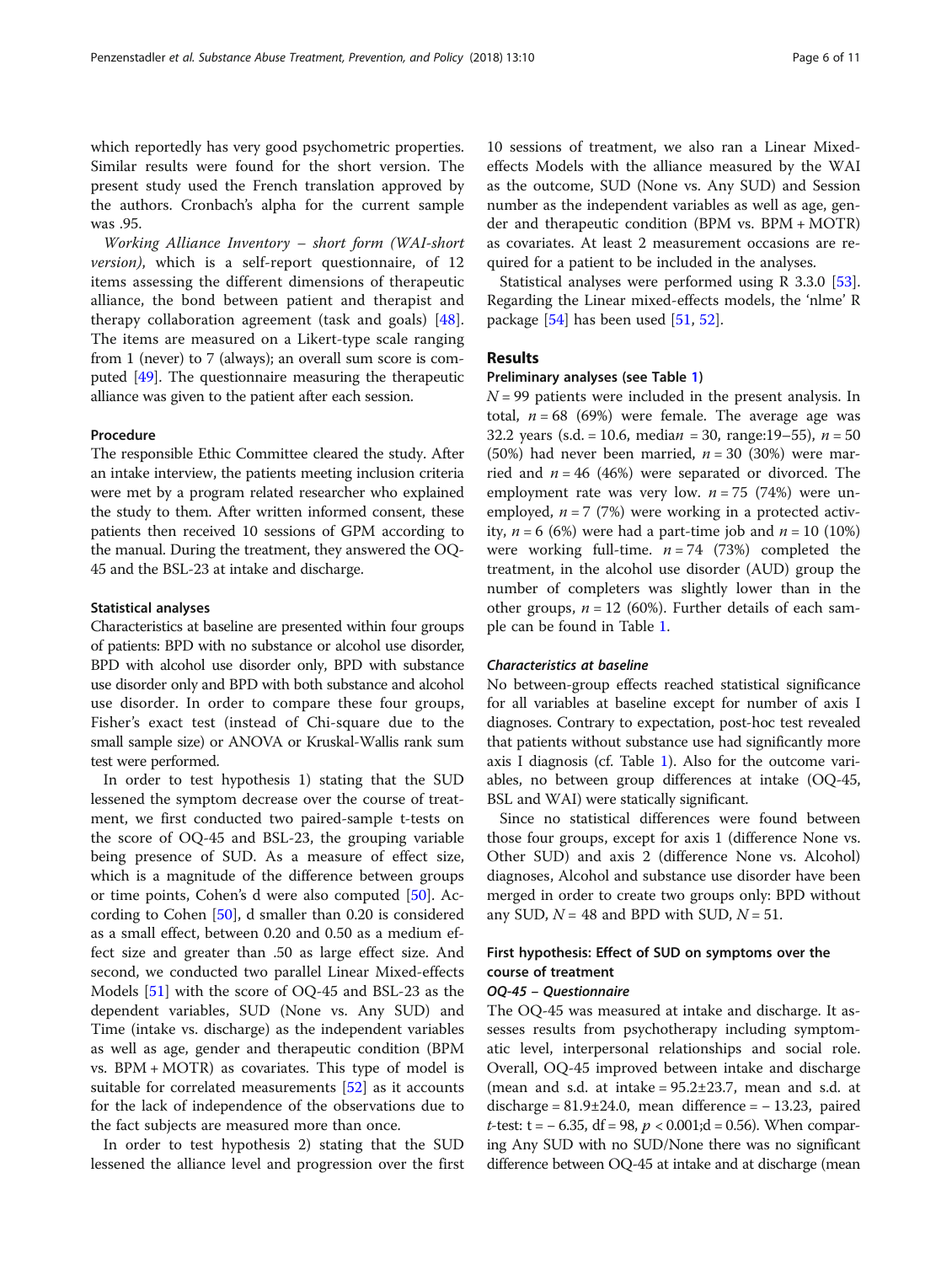difference and sd for no  $SUB = -14.1 \pm 22.6$ , mean difference and sd for Any  $SUB = -12.6 \pm 19.3$ , independent t-test on mean difference by groups,  $t = -0.369$ , df = 97, p-value  $= 0.71; d = 0.07$ ).

When controlling for potential confounders (cf. Table 2), results regarding Any SUD vs no SUD/None, as well as evolution over time are the same. Interestingly, the GPM + MOTR condition is significantly associated with an improvement of symptoms over time.

### BSL-23 – Questionnaire

The BSL-23 which measures the number of specific borderline symptoms was given at intake and discharge. Regarding the number of specific borderline symptoms (BSL-23), only 61 patients were included in the analysis since this questionnaire was added later in the study. There was an overall improvement (mean and s.d. at intake = 1.8±0.9, mean and s.d. at discharge =  $1.5\pm1.0$ , mean difference =  $-0.26$ , paired t-test: t =  $-$  2.544, df = 60, p < 0.014; d = 0.28) with a better improvement within the Any SUD group (mean difference and sd for no  $SUB = -0.07 \pm 0.81$ , mean difference and sd for Any  $SUB = -0.49 \pm 0.78$ , independent t-test on mean difference by groups,  $t = 2.074$ ,  $df = 59$ , *p*-value =  $0.04; d = 0.53$ ).

When controlling for potential confounders (cf. Table 2), there is a significant interaction between Time and SUD co-morbidity, in the sense that the improvement is better within the Any SUD group (cf. Fig. [1](#page-7-0)). In this case, GPM + MOTR condition was not significantly associated with a change of BSL-score over time.

# Second hypothesis: Effects of SUD on the therapeutic alliance

The analyses on the possible impact of SUD on the therapeutic alliance were done on a sub-sample of  $n =$ 82 patients, due to  $n = 17$  patients with missing alliance data. For the computation of the progression,  $n = 75$  patients were included. In order to be included in this latter analysis, the patients needed at least two assessment points of the therapeutic alliance  $(n = 7)$  patients only had one data point for the therapeutic alliance).

When taking into account the intra-subject variability of the alliance, substantiated as the session-by-session alliance progression over the course of treatment (cf. Table [3](#page-7-0)), we found the following picture. The progression of the therapeutic alliance was positively significant in the analyses (regression coefficient: cf. Table [3](#page-7-0)). Moreover, the therapeutic alliance increases more over time in the Any SUD category comparing to the None category (regression coefficient: cf. Table [3](#page-7-0)). There is no statistically significant difference between GPM + MOTR and GPM condition (regression coefficient: cf. Table [3](#page-7-0)).

### **Discussion**

As mentioned previously SUD and BPD are highly comorbid and the present study aims to compare the impact of a GPM treatment [\[24,](#page-9-0) [38](#page-9-0)] on patients with BPD and patients with BPD and a co-morbid SUD.

In the initial studies by Kramer and Kolly [[39](#page-9-0), [40](#page-9-0)] the effect of adding motive-orientated therapeutic relationship (MOTR) to GPM was analyzed regarding symptom reduction and therapeutic alliance. Both groups showed a significant reduction of general symptoms (OQ-45) and specific borderline symptoms (BSL-23). The individualizing approach in the MOTR group did not have an additional effect on the reduction of specific borderline symptoms but did have an effect on the decrease of the general and interpersonal problems. As GPM is already aimed at specifically reducing these, we did not expect much room for improvement on the borderline symptoms. The therapists in the MOTR group rated a higher alliance progression. It is possible that the treatment period was

|  |  | Table 2 Effects of SUD on symptoms over the course of treatment, results from the linear mixed-effects models |
|--|--|---------------------------------------------------------------------------------------------------------------|
|--|--|---------------------------------------------------------------------------------------------------------------|

|                            | OQ-45    |            |                      | <b>BSL</b> |            |                    |
|----------------------------|----------|------------|----------------------|------------|------------|--------------------|
|                            |          | Std. Error | $p$ -value           |            | Std. Error | $p$ -value         |
| Age                        | 0.54     | 0.20       | 0.009                | 0.03       | 0.01       | $0.023^3$          |
| Gender (Male vs. Female)   | $-2.67$  | 4.59       | 0.563                | $-0.13$    | 0.24       | $0.579^{3}$        |
| Any SUD vs. None           | 6.03     | 7.41       | $0.418$ <sup>1</sup> | 0.46       | 0.38       | 0.236 <sup>3</sup> |
| GPM + MOTR vs. GPM         | 15.94    | 7.45       | $0.035^1$            | 0.20       | 0.39       | 0.605 <sup>3</sup> |
| Time (Intake or Discharge) | $-7.76$  | 3.60       | $0.033^2$            | 0.01       | 0.19       | 0.967 <sup>4</sup> |
| Any SUD x Time             | 0.46     | 4.07       | 0.910 <sup>2</sup>   | $-0.44$    | 0.21       | $0.037^{4}$        |
| $GPM + MOTR \times Time$   | $-12.22$ | 4.07       | 0.003 <sup>2</sup>   | $-0.12$    | 0.21       | 0.557 <sup>4</sup> |
|                            |          |            |                      |            |            |                    |

SUD Substance Use Disorder, GPM General Psychiatric Management, MOTR Motive-oriented therapeutic relationship, OQ-45 Outcome Questionnaire – 45.2, BSL Borderline Symptom List

Significant  $p$ -values are in bold

<sup>1</sup>T-test with 94 degrees of freedom

<sup>2</sup>T-test with 96 degrees of freedom

<sup>3</sup>T-test with 57 degrees of freedom

<sup>4</sup>T-test with 58 degrees of freedom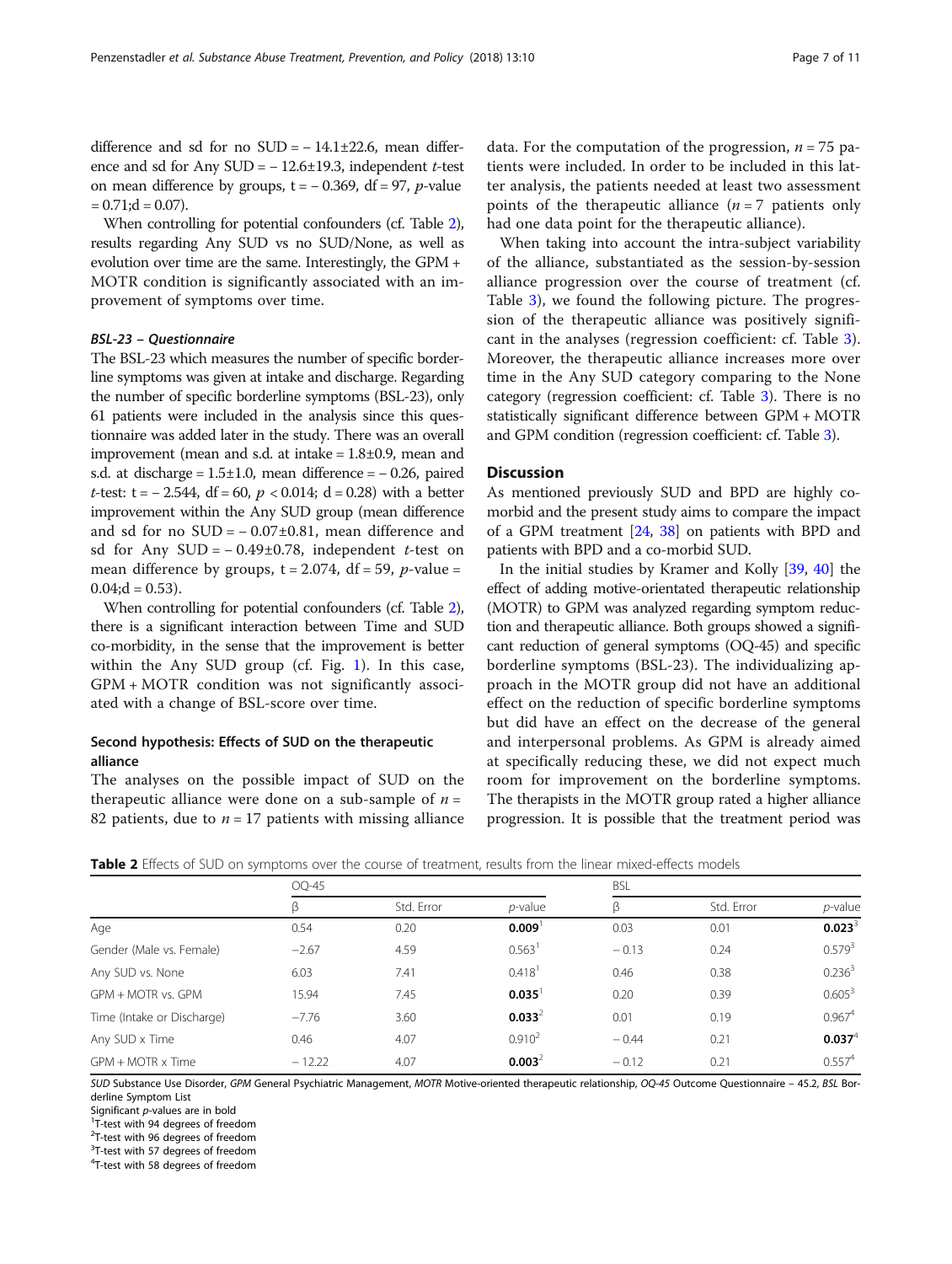<span id="page-7-0"></span>

too short for the patients to percept this improved alliance due to its focus on patient's motives.

In our secondary analysis we examined the effect of alcohol and other substance use disorders on the therapy outcome after 10 sessions of GPM. As explained earlier consistent results were found when differentiating in 4 groups (AUD, Other SUD, AUD and SUD, None). In order to increase power, we only report the results from the Any SUD and None groups.

We hypothesized that SUD would diminish the symptom change found over 10 sessions of psychiatric treatment. After 10 sessions, we observed a significant reduction of borderline symptoms according to the BSL-23 in both groups. However, in contradiction with our hypotheses, in the group of patients presenting a SUD the borderline symptom reduction was more important than in the group without this co-morbid condition (See Fig. 1), moderate effect size on BSL-23.

This is in line with the observation made by Black et al. [\[32](#page-9-0)]. Patients with higher baseline severity scores improve more than those with lower scores at baseline

Table 3 Effects of SUD on the therapeutic alliance, results from the linear mixed-effects models

|                          | <b>WAI</b> |            |                 |            |                 |
|--------------------------|------------|------------|-----------------|------------|-----------------|
|                          | β          | Std. Error | df <sup>a</sup> | $t$ -value | <i>p</i> -value |
| Age                      | $-0.02$    | 0.15       | 70              | $-0.16$    | 0.871           |
| Gender (Male vs. Female) | $-1.97$    | 3.43       | 70              | $-0.57$    | 0.568           |
| Any SUD vs. None         | $-3.43$    | 3.21       | 70              | $-1.01$    | 0.288           |
| GPM + MOTR vs. GPM       | $-3.03$    | 3.28       | 70              | $-0.92$    | 0.360           |
| Session                  | 0.52       | 0.25       | 410             | 2.11       | 0.036           |
| AnySUD x Session         | 0.71       | 0.28       | 410             | 2.55       | 0.011           |
| GPM + MOTR x Session     | 0.08       | 0.28       | 410             | 0.27       | 0.786           |

SUD Substance Use Disorder, GPM General Psychiatric Management, MOTR Motive-oriented therapeutic relationship, WAI Working Alliance Inventory Significant *p*-values are in bold

degrees of freedom

after a short-term intervention. Our Any SUD group also showed higher baseline severity for BSL the before the intervention and significantly higher improvement on BSL. Possibly patients with more important symptoms show a faster short-term remission which may not be maintained over a longer period. This group of patients is often more stigmatized and perhaps the fact of them receiving special attention during therapy might motivate them to engage more. This could explain the greater symptom improvement. This however shoes that patients with comorbid SUD can benefit equally from treatment as patients without SUD. Further studies are needed to analyze these effects in short- and long-term outcomes.

There was no significant difference found in the delta OQ-45 measures for the two groups.

Again, this is an important finding as we hypothesized that the improvements would be less important in the Any SUD group. This result again shows that the intervention was also as effective independently from the presence of SUD.

Overall the therapeutic alliance progressed over the course of the therapy in all groups. In the group of patients with Any SUD the alliance increased more over time than in the other categories. This is an important finding and disproves our hypothesis.

This means that we cannot prove that SUD affects the therapeutic alliance. As before, a possible explanation could be the effect of TAU on SUD resulting in patients with SUD being able to focus on the therapy. It is also shown in other studies, that patients with SUD show high treatment alliance in individual therapy [[55\]](#page-10-0). Again this shows that patients suffering from SUD can benefit from the GPM treatment and should not be excluded from treatment programs. As shown in other studies with cocaine dependent patients, drug use severity alone does not predict the alliance or time in treatment [\[37](#page-9-0)].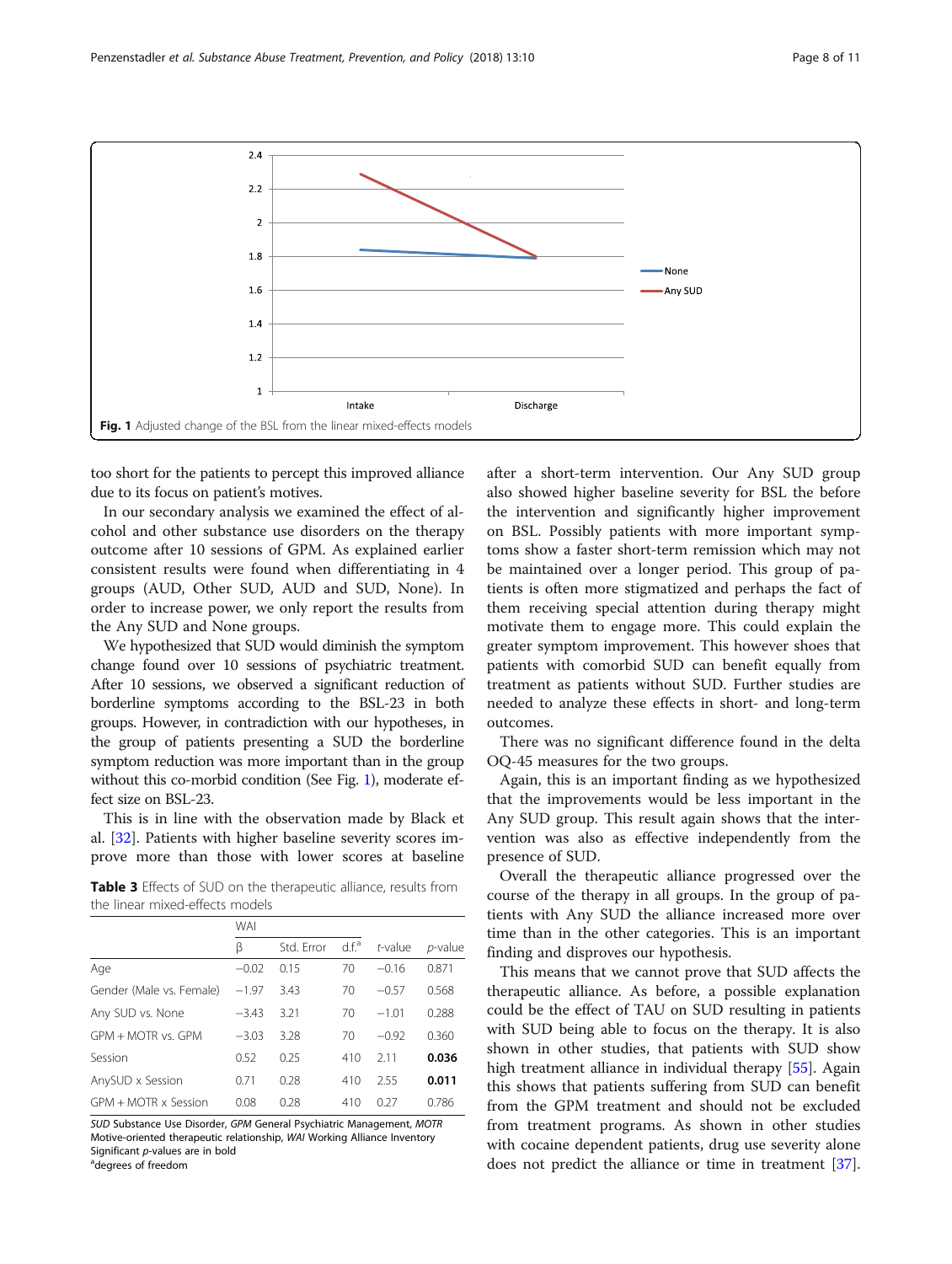<span id="page-8-0"></span>Strong alliance can predict better treatment retention with less drop-out and better drug outcome for some therapies (individual manual based drug counseling and brief psychodynamic therapy), in CBT high alliance is linked to shorter stay in treatment [[55\]](#page-10-0). The ability to improve treatment retention with GPM may be a good preparation for long-term treatment if necessary.

The short-term approach to treatment can easily be applied to BPD patients with SUD by their health care practitioner to help diminish the intensity of central borderline problems and improve their functionality. If necessary at a later stage, these patients might be addressed for more in-depth treatment of BPD for which SUD is often a limiting factor.

There were a number of limitations for this study. We do not have any long-term outcome measures to prove that the effect of the treatment stays the same for both groups. These are secondary analysis, so we have fewer details on the evaluation of co-morbid SUD, such as severity of SUD. The number of patients for each group was limited. Furthermore, between substance use disorder analyses were not carried out due to the limited number of patients. Our outcome measures were selfreported which is subject to responder bias. Although the drop-out rate was moderate in our patient groups, it has to be considered as a possible limitation. It is a known that patients with SUD have a higher risk of treatment drop-out and perhaps complementary offers are needed to reduce this risk in order for patients being able to benefit even more from treatments such as GPM [[56\]](#page-10-0). Another limitation for this study was the combination of two different treatment groups GPM and GPM + MOTR even though MOTR did not show a significant additional effect in previous studies.

# Conclusions

The short variant of GPM seems to be an effective treatment option for patients with BPD independently from the presence of SUD. Therefore, this treatment could be an effective entry-level treatment for patients with dual diagnosis and a possible preparatory step before starting more specific long-term treatment. It is important and possible to treat the BPD in patients with SUD. Treating the two disorders simultaneously could help enhance outcomes in both areas. Further studies are needed to confirm efficacy and long-term outcome.

#### Acknowledgements

We would like to thank all participants in this study.

#### Funding

This study was supported by the Swiss National Science Foundation grant 100014–134562 (to Dr. Kramer).

#### Availability of data and materials

The data that support the findings of this study are available from Dr. Kramer but restrictions apply to the availability of these data, which were used under license for the current study, and so are not publicly available. Data are however available from the authors upon reasonable request and with permission of Dr. Kramer.

#### Author's contributions

SK and UK made substantial contributions to conception, design and acquisition of data. LP, SK, SR, YK and UK made substantial contribution to analysis and interpretation of data. LP, SR, YK and UK have been involved in drafting the manuscript or revising it critically for important intellectual content. LP, SK, SR, YK and UK have given final approval of the version to be published. Each author should have participated sufficiently in the work to take public responsibility for appropriate portions of the content; and agreed to be accountable for all aspects of the work in ensuring that questions related to the accuracy or integrity of any part of the work are appropriately investigated and resolved.

### Ethics approval and consent to participate

The study was formally approved by the relevant Ethics Board (identifier 254/08) and research committee. The participants gave a written informed consent to take part in the trial and to publish. The trial was registered at [ClinicalTrial.gov](http://clinicaltrial.gov) (identifier NCT01896024).

#### Consent for publication

All participants consented to their data being included in publications, provided that identifying information was not published.

#### Competing interests

The authors declare that they have no competing interests.

#### Publisher's Note

Springer Nature remains neutral with regard to jurisdictional claims in published maps and institutional affiliations.

#### Author details

<sup>1</sup>Geneva University Hospitals, Service d'addictologie HUG, Rue de Grand-Pré 70c, 1202 Genève, Switzerland. <sup>2</sup>Department of Psychiatry, University Hospital of Lausanne, University of Lausanne, Lausanne, Switzerland. <sup>3</sup>Department of Psychiatry, Faculty of medicine, Geneva University, Geneva, Switzerland. 4 Research Center, Montreal University Institute of Mental Health, Montréal, Canada. <sup>5</sup> Department of Psychology, University of Windsor, Windsor, Canada. 5 Peace of Psychology, University of Proposition Canada. <sup>6</sup>Research Center for Statistics, Geneva School of Economics and Management, University of Geneva, Geneva, Switzerland.

## Received: 28 August 2017 Accepted: 5 February 2018 Published online: 26 February 2018

#### References

- Skodol AE, Gunderson JG, Pfohl B, Widiger TA, Livesley WJ, Siever LJ. The borderline diagnosis I: psychopathology, comorbidity, and personaltity structure. Biol Psychiatry. 2002;51(12):936–50.
- 2. Leichsenring F, Leibing E, Kruse J, New AS, Leweke F. Borderline personality disorder. Lancet. 2011;377(9759):74–84.
- 3. Trull TJ, Sher KJ, Minks-Brown C, Durbin J, Burr R. Borderline personality disorder and substance use disorders: a review and integration. Clin Psychol Rev. 2000;20(2):235–53.
- 4. Brooner RK, King VL, Kidorf M, Schmidt CW, Bigelow GE. Psychiatric and substance use comorbidity among treatment-seeking opioid abusers. Arch Gen Psychiatry. 1997;54(1):71–80.
- 5. Weiss RD, Mirin SM, Griffin ML, Gunderson JG, Hufford C. Personality disorders in cocaine dependence. Compr Psychiatry. 1993;34(3):145–9.
- 6. Preuss UW, Johann M, Fehr C, Koller G, Wodarz N, Hesselbrock V, et al. Personality disorders in alcohol-dependent individuals: relationship with alcohol dependence severity. Eur Addict Res. 2009;15(4):188–95.
- Kienast T, Stoffers J, Bermpohl F, Lieb K. Borderline personality disorder and comorbid addiction: epidemiology and treatment. Dtsch Arztebl Int. 2014;111(16):280.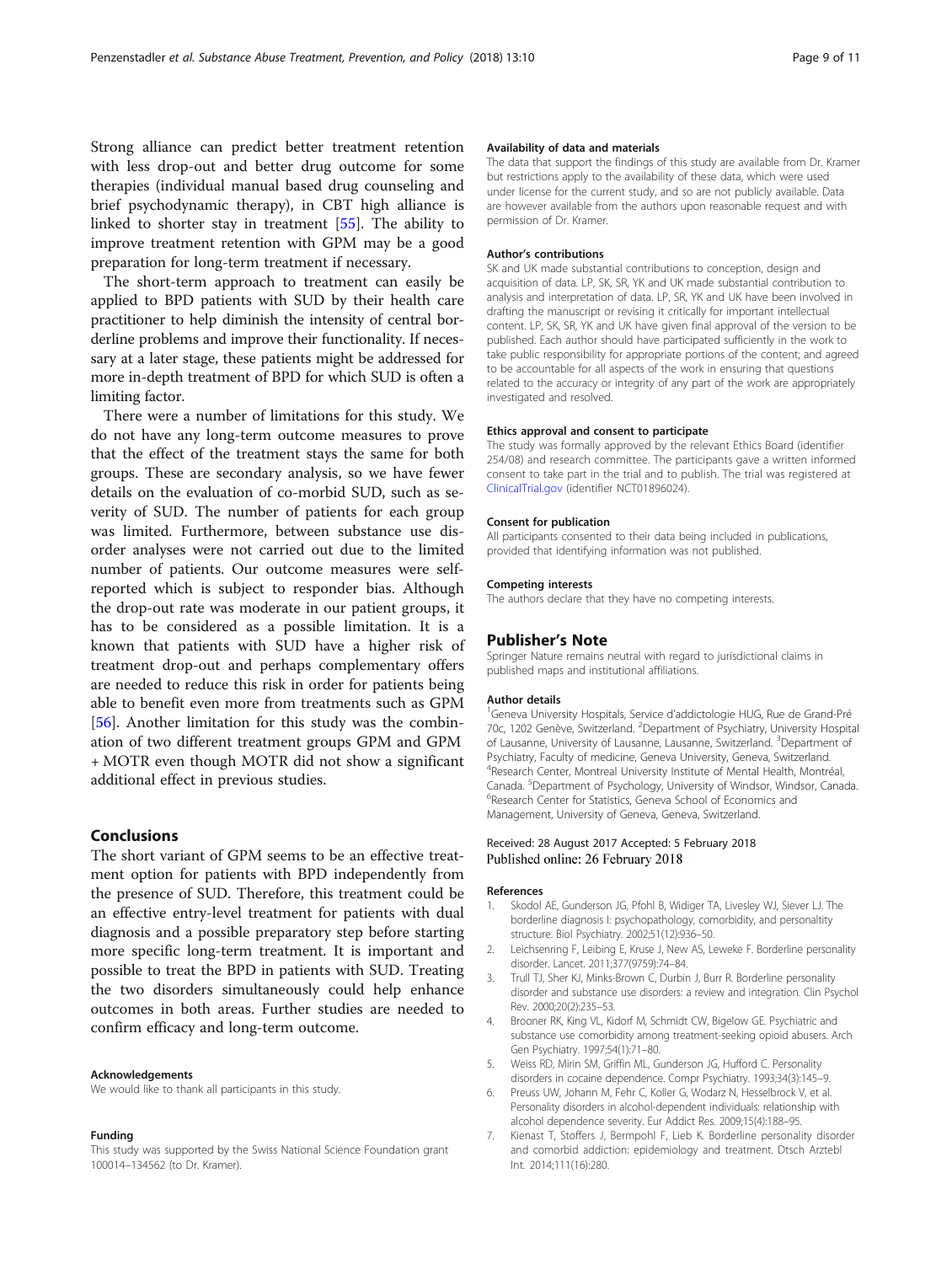- <span id="page-9-0"></span>8. Barber JP, Frank A, Weiss RD, Blaine J, Siqueland L, Moras K, et al. Prevalence and correlates of personality disorder diagnoses among cocaine dependent outpatients. J Personal Disord. 1996;10(4):297.
- Langås A-M, Malt UF, Opjordsmoen S. In-depth study of personality disorders in first-admission patients with substance use disorders. BMC psychiatry. 2012;12(1):1.
- 10. Bowden-Jones O, Iqbal MZ, Tyrer P, Seivewright N, Cooper S, Judd A, et al. Prevalence of personality disorder in alcohol and drug services and associated comorbidity. Addiction. 2004;99(10):1306–14.
- 11. Darke S, Ross J, Williamson A, Teesson M. The impact of borderline personality disorder on 12-month outcomes for the treatment of heroin dependence. Addiction. 2005;100(8):1121–30.
- 12. McMain S, Ellery M. Screening and assessment of personality disorders in addiction treatment settings. Int J Ment Heal Addict. 2008;6(1):20–31.
- 13. Stoffers-Winterling JM, Völlm BA, Rücker G, Timmer A, Huband N, Lieb K. Psychological therapies for people with borderline personality disorder. Cochrane Database Syst Rev. 2012, Issue 8. Art. No.: CD005652. doi:[https://](https://doi.org/10.1002/14651858.CD005652.pub2) [doi.org/10.1002/14651858.CD005652.pub2.](https://doi.org/10.1002/14651858.CD005652.pub2)
- 14. Bender DS, Dolan RT, Skodol AE, Sanislow CA, Dyck IR, McGlashan TH, et al. Treatment utilization by patients with personality disorders. Am J Psychiatr. 2001;158(2):295–302.
- 15. Barnicot K, Katsakou C, Bhatti N, Savill M, Fearns N, Priebe S. Factors predicting the outcome of psychotherapy for borderline personality disorder: a systematic review. Clin Psychol Rev. 2012;32(5):400–12.
- 16. Lee NK, Cameron J, Jenner L. A systematic review of interventions for cooccurring substance use and borderline personality disorders. Drug and alcohol review. 2015;34(6):663–72.
- 17. Gainey RR, Wells EA, Hawkins JD, Catalano RF. Predicting treatment retention among cocaine users. Int J Addict. 1993;28(6):487–505.
- 18. Stark MJ, Campbell BK. Personality, drug use, and early attrition from substance abuse treatment. The American journal of drug and alcohol abuse. 1988;14(4):475–85.
- 19. Carroll KM, Rounsaville BJ, Gawin FH. A comparative trial of psychotherapies for ambulatory cocaine abusers: relapse prevention and interpersonal psychotherapy. The American journal of drug and alcohol abuse. 1991;17(3):229–47.
- 20. Carroll KM, Rounsaville BJ, Gordon LT, Nich C, Jatlow P, Bisighini RM, et al. Psychotherapy and pharmacotherapy for ambulatory cocaine abusers. Arch Gen Psychiatry. 1994;51(3):177–87.
- 21. Barber JP, Gallop R, Crits-Christoph P, Frank A, Thase ME, Weiss RD, et al. The role of therapist adherence, therapist competence, and alliance in predicting outcome of individual drug counseling: results from the National Institute Drug Abuse Collaborative Cocaine Treatment Study. Psychother Res. 2006;16(02):229–40.
- 22. Laaksonen MA, Knekt P, Lindfors O. Psychological predictors of the recovery from mood or anxiety disorder in short-term and long-term psychotherapy during a 3-year follow-up. Psychiatry Res. 2013;208(2):162–73.
- 23. Ventegodt S, Thegler S, Andreasen T, Struve F, Enevoldsen L, Bassaine L, et al. Clinical holistic medicine (mindful, short-term psychodynamic psychotherapy complemented with bodywork) in the treatment of experienced physical illness and chronic pain. Sci World J. 2007;7:310–6.
- 24. Gunderson JG. Handbook of good psychiatric management for borderline personality disorder: American psychiatric pub; 2014.
- 25. McMain SF, Guimond T, Streiner DL, Cardish RJ, Links PS. Dialectical behavior therapy compared with general psychiatric management for borderline personality disorder: clinical outcomes and functioning over a 2 year follow-up. Am J Psychiatr. 2012;169(6):650–61.
- 26. Bateman A, Fonagy P. Randomized controlled trial of outpatient mentalization-based treatment versus structured clinical management for borderline personality disorder. Am J Psychiatr. 2009;166(12):1355–64.
- 27. Raven MC, Carrier ER, Lee J, Billings JC, Marr M, Gourevitch MN. Substance use treatment barriers for patients with frequent hospital admissions. J Subst Abus Treat. 2010;38(1):22–30.
- 28. Skule C, Berge T, Eilertsen E, Ulleberg P, Dallavara Lending H, Egeland J, et al. Levels of alcohol use and depression severity as predictors of missed therapy sessions in cognitive behavioural psycho-educational group treatment for depression. Addiction research & theory. 2016:1–6.
- 29. Paris J. Stepped care: an alternative to routine extended treatment for patients with borderline personality disorder. Psychiatr Serv. 2013;
- 30. Chanen AM, Berk M, Thompson K. Integrating early intervention for borderline personality disorder and mood disorders. Harvard review of psychiatry. 2016;
- 31. Choi-Kain LW, Albert EB, Gunderson JG. Evidence-based treatments for borderline personality disorder: implementation, integration, and stepped care. Harvard Review of Psychiatry. 2016;24(5):342–56.
- 32. Black D, Allen J, St John D, Pfohl B, McCormick B, Blum N. Predictors of response to systems training for emotional predictability and problem solving (STEPPS) for borderline personality disorder: an exploratory study. Acta Psychiatr Scand. 2009;120(1):53–61.
- 33. Gunderson JG. The emergence of a generalist model to meet public health needs for patients with borderline personality disorder. Am J Psychiatr. 2016;173(5):452–8.
- 34. Tomko RL, Trull TJ, Wood PK, Sher KJ. Characteristics of borderline personality disorder in a community sample: comorbidity, treatment utilization, and general functioning. J Personal Disord. 2014;28(5): 734–50.
- 35. Van Asselt A, Dirksen CD, Arntz A, Severens JL. The cost of borderline personality disorder: societal cost of illness in BPD-patients. European Psychiatry. 2007;22(6):354–61.
- 36. Crits-Christoph P, Siqueland L, Blaine J, Frank A, Luborsky L, Onken LS, et al. Psychosocial treatments for cocaine dependence: National Institute on Drug Abuse collaborative cocaine treatment study. Arch Gen Psychiatry. 1999;56(6):493–502.
- 37. Siqueland L, Crits-Christoph P, Gallop R, Barber JP, Griffin ML, Thase ME, et al. Retention in psychosocial treatment of cocaine dependence: predictors and impact on outcome. Am J Addict. 2002;11(1):24–40.
- 38. Gunderson JG, Links P. The borderline diagnosis. Borderline personality disorder A clinical guide; 2008. p. 1–28.
- 39. Kramer U, Berger T, Kolly S, Marquet P, Preisig M, de Roten Y, et al. Effects of motive-oriented therapeutic relationship in early-phase treatment of borderline personality disorder: a pilot study of a randomized trial. J Nerv Ment Dis. 2011;199(4):244–50.
- 40. Kramer U, Kolly S, Berthoud L, Keller S, Preisig M, Caspar F, et al. Effects of motive-oriented therapeutic relationship in a ten-session general psychiatric treatment of borderline personality disorder: a randomized controlled trial. Psychother Psychosom. 2014;83(3):176–86.
- 41. Caspar F. Plan analysis; in Eells TD (ed): Handbook of psychotherapy case formulation. New York: Guilford Press. 2007;2:221–89.
- 42. Kolly S, Despland J-N, de Roten Y, Marquet P, Kramer U. Therapist adherence to good psychiatric practice in a short-term treatment for borderline personality disorder. J Nerv Ment Dis. 2016;204(7):489–93.
- 43. First MB, Gibbon M. The structured clinical interview for DSM-IV Axis I disorders (SCID-I) and the structured clinical interview for DSM-IV Axis II disorders (SCID-II). 2004.
- 44. Lecrubier Y, Sheehan DV, Weiller E, Amorim P, Bonora I, Sheehan KH, et al. The MINI international neuropsychiatric interview (MINI). A short diagnostic structured interview: reliability and validity according to the CIDI. European psychiatry. 1997;12(5):224–31.
- 45. Lambert M, Morton J, Hatfield D, Harmon C, Hamilton S, Reid R, et al. & Burlingame, GM (2004). Administration and scoring manual for the Outcome Questionnaire.45.
- 46. Emond C, Savard K, Lalande G, Boisvert N, Boutin M, Simard V, editors. Propriétés psychométriques de la Mesure de l'Impact (MI-45), version francophone du Outcome Questionnaire-45 (OQ-45.2)[Psychometric characteristics of the OQ-45, French Version]. American College of Foot and Ankle Surgeons conference, Montreal, QC; 2004.
- 47. Bohus M, Kleindienst N, Limberger MF, Stieglitz R-D, Domsalla M, Chapman AL, et al. The short version of the borderline symptom list (BSL-23): development and initial data on psychometric properties. Psychopathology. 2008;42(1):32–9.
- 48. Horvath AO, Greenberg LS. Development and validation of the working alliance inventory. J Couns Psychol. 1989;36(2):223.
- 49. Corbière M, Bisson J, Lauzon S, Ricard N. Factorial validation of a French short-form of the working alliance inventory. Int J Methods Psychiatr Res. 2006;15(1):36–45.
- 50. Cohen J. Statistical power analysis for the behavioral sciences. Hillsdale, NJ: Law-rence Erlbaum Associates. Inc, Publishers; 1988.
- 51. Laird NM, Ware JH. Random-effects models for longitudinal data. Biometrics. 1982:963–74.
- 52. McCulloch CE, Neuhaus JM. Generalized linear mixed models: Wiley online Library; 2001.
- 53. Team RC. R: a language and environment for statistical computing. Vienna, Austria: R Foundation for Statistical Computing; 2013. p. 2014.
- 54. Team RC. Package "nlme" CRAN. 2017; Retrieved from [https://cran.r-project.](https://cran.r-project.org/web/packages/nlme/nlme.pdf) [org/web/packages/nlme/nlme.pdf](https://cran.r-project.org/web/packages/nlme/nlme.pdf). Accessed May 2017.